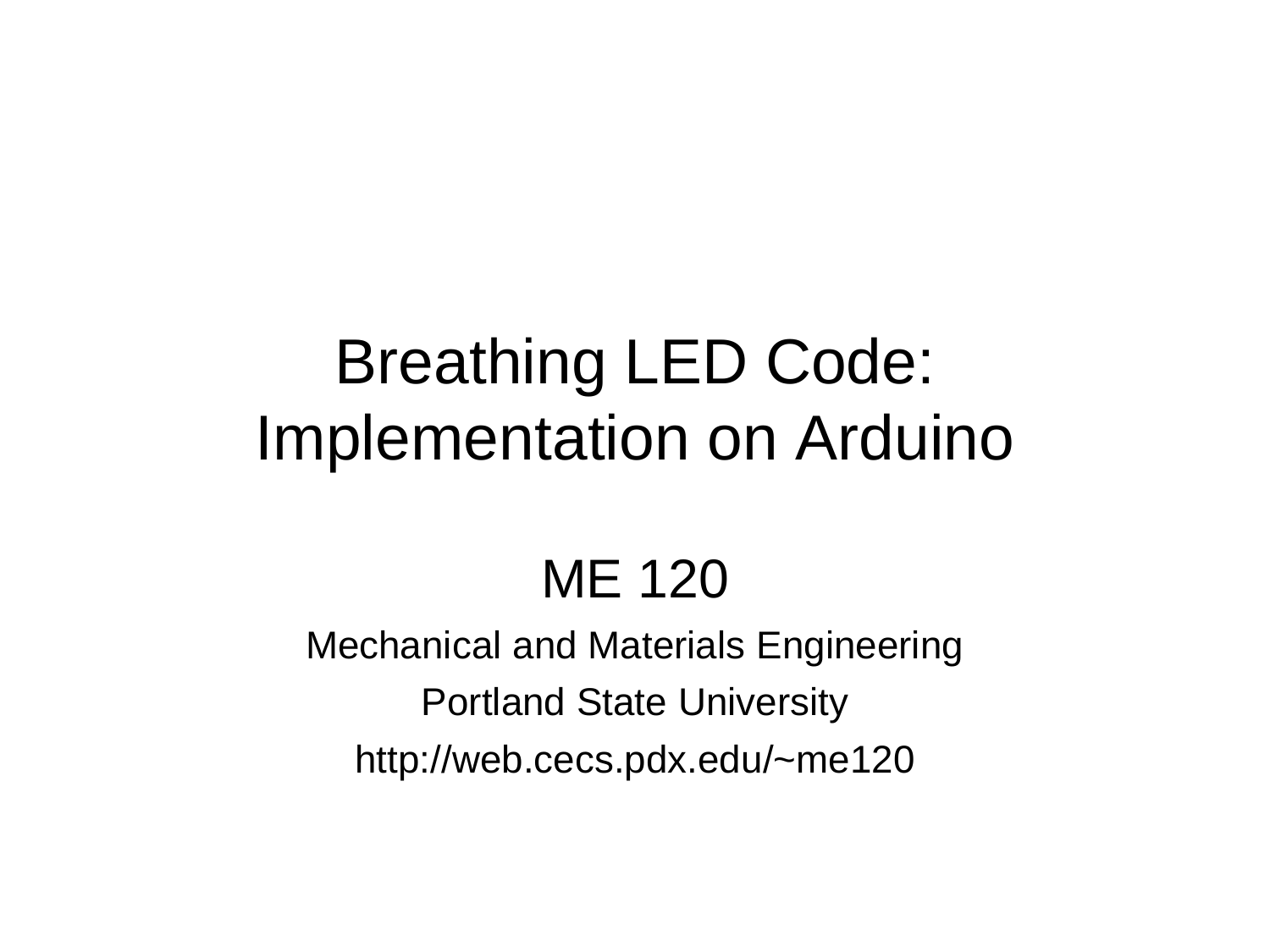## **Overview**

- We have a mathematical model of brightness
- We can control LED brightness with PWM
- The next step is to develop the Arduino code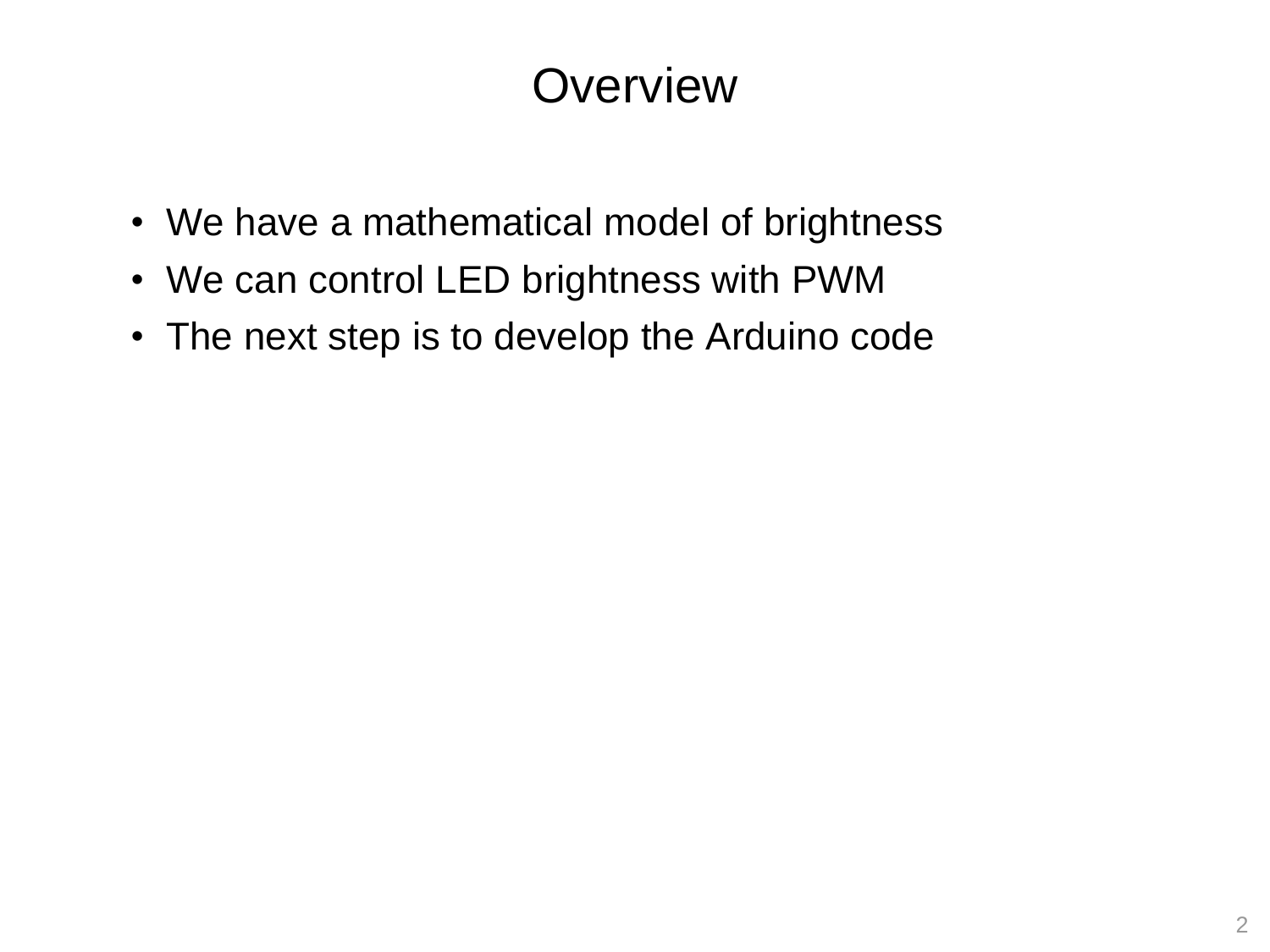#### Review: Mathematical model



- 1. Choose  $V_{\text{min}}$  and  $V_{\text{max}}$
- 2. Choose  $t_2$ ,  $t_3$  and  $t_4$  ( $t_1$  is set to 0)
- 3. Use algebra to compute  $a_{\rm in}$ ,  $b_{\rm in}$ ,  $a_{\rm ex}$  and  $b_{\rm ex}$
- 4. Formulas for  $v_{in}(t)$  and  $v_{ex}(t)$  are used to specify voltage to the LED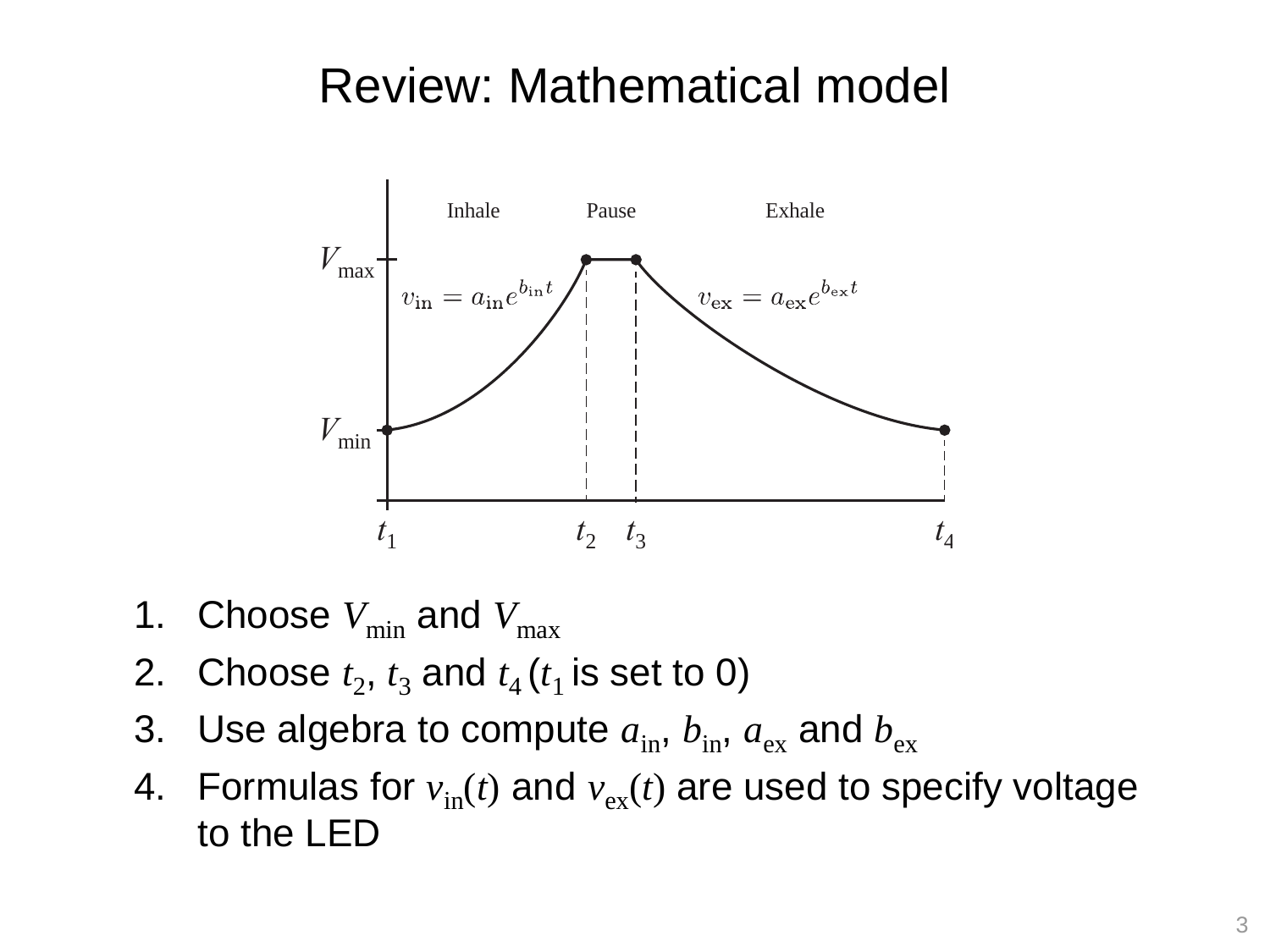#### Implementation Preview

Code in the loop function creates the repeated pattern.

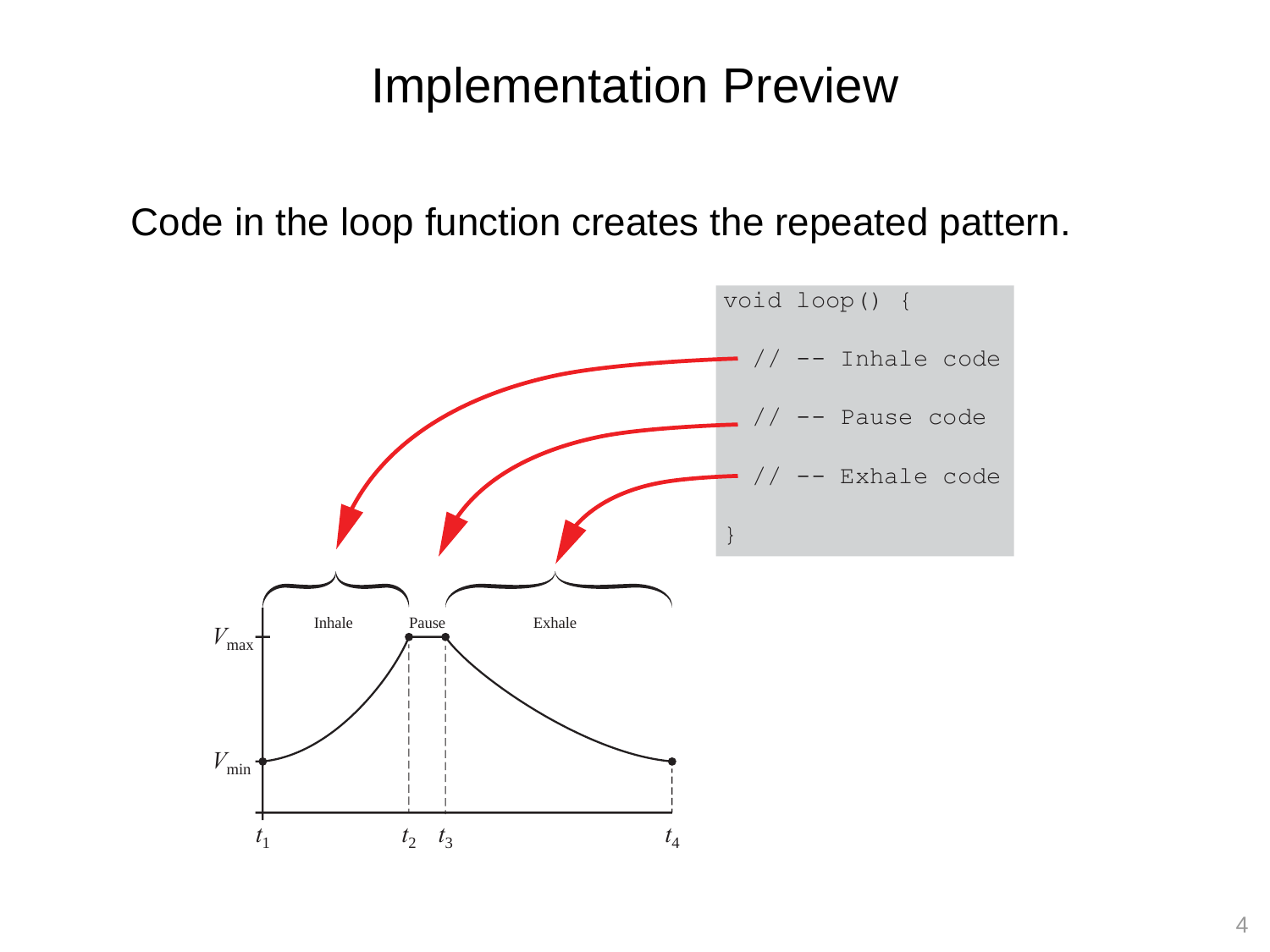## A simplistic model with fixed delays



- Constant levels do not simulate breathing
- Fixed delays do not allow PWM signal to vary with time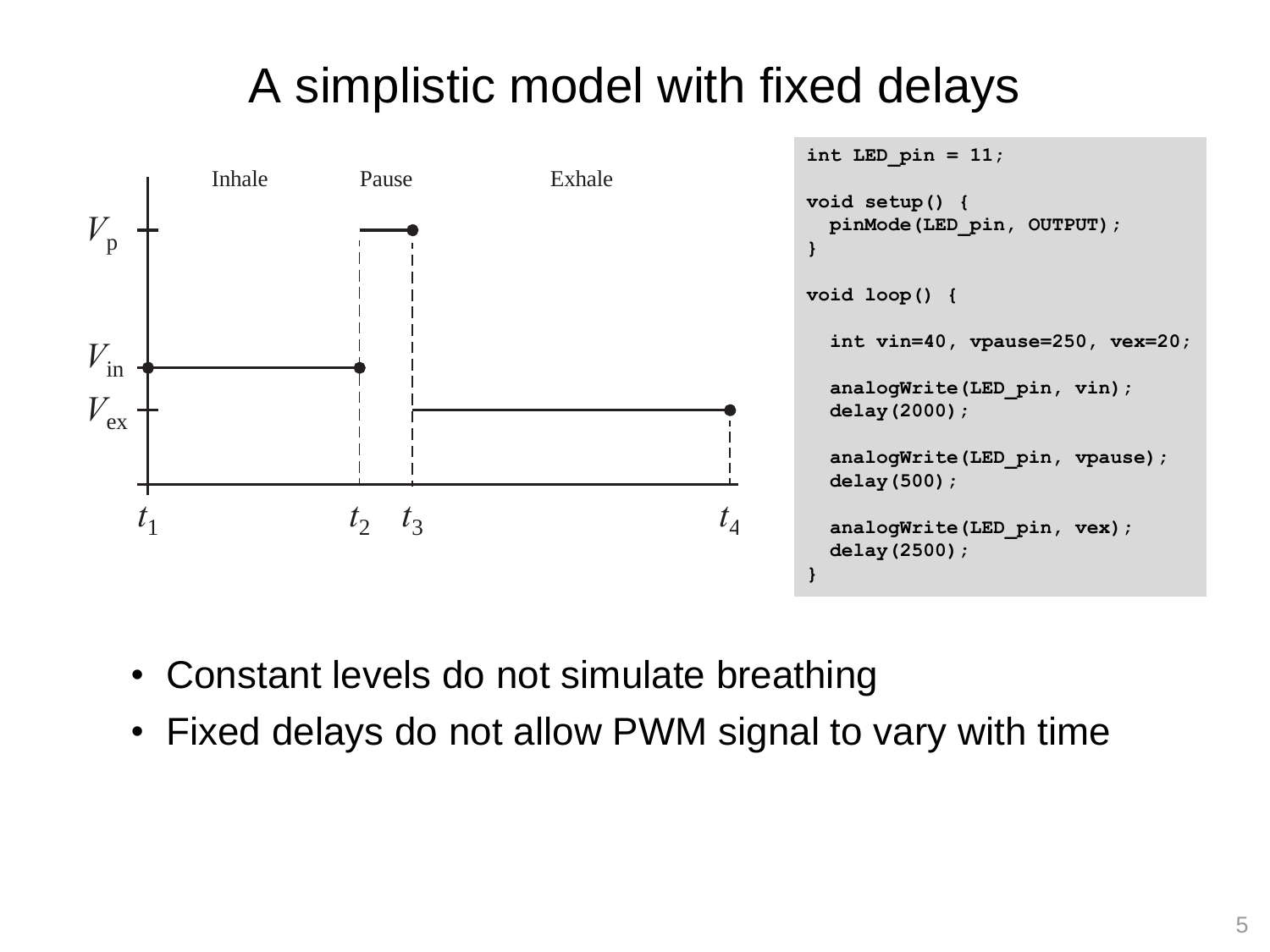#### Working with the on-board timer

- One Arduino timer can be read with two commands ❖ **millis()** returns the number of milliseconds ❖ **micros()** returns the number of microseconds
- Values returned by **millis()** and **micros()** are relative to the last time the Arduino was restarted
- Values returned by **millis()** and **micros()** can be very large. Store the return values in **unsigned long** variables.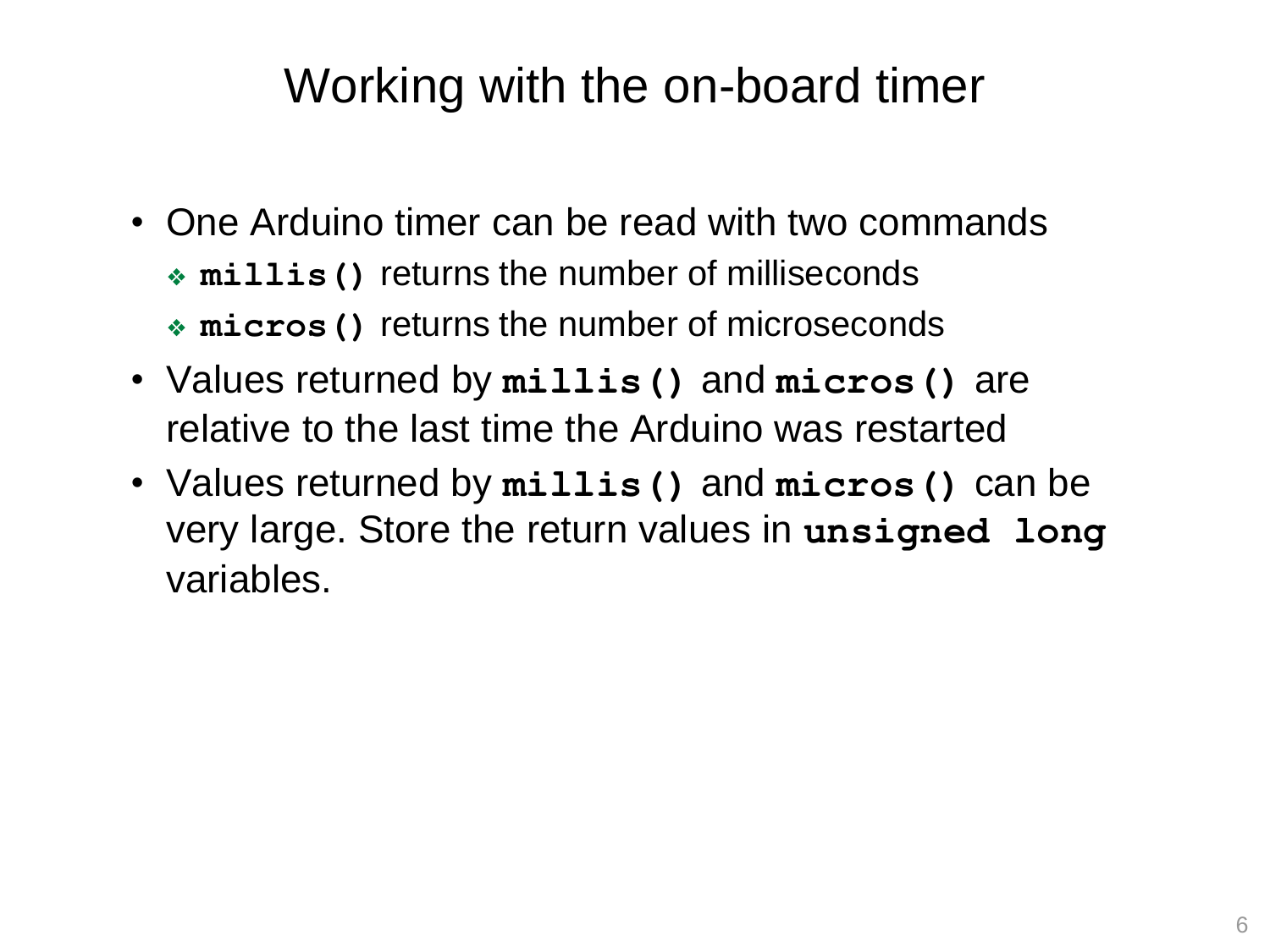### A simplistic model using the timer



- What happens when  $tm > t4$ ?
- How can we account for the cyclic nature of breathing with a timer that increases continuously?

```
void setup() {
 pinMode(LED_pin, OUTPUT);
}
```

```
void loop() {
```

```
int v, vin=40, vpause=250, vex=20;
unsigned long tm, t2=2000, t3=2500, t4=5000;
```

```
tm = millis();
```

```
if ( tm<=t2 ) {
    v = vin;
 } else if ( tm<=t3 ) {
    v = vpause;
 } else if ( tm<=t4 ) {
    v = vex;
  } else {
    v = 0;
  }
 analogWrite(LED_pin,v);
 Serial.print(tm); Serial.print(" ");
 Serial.println(v);
}
```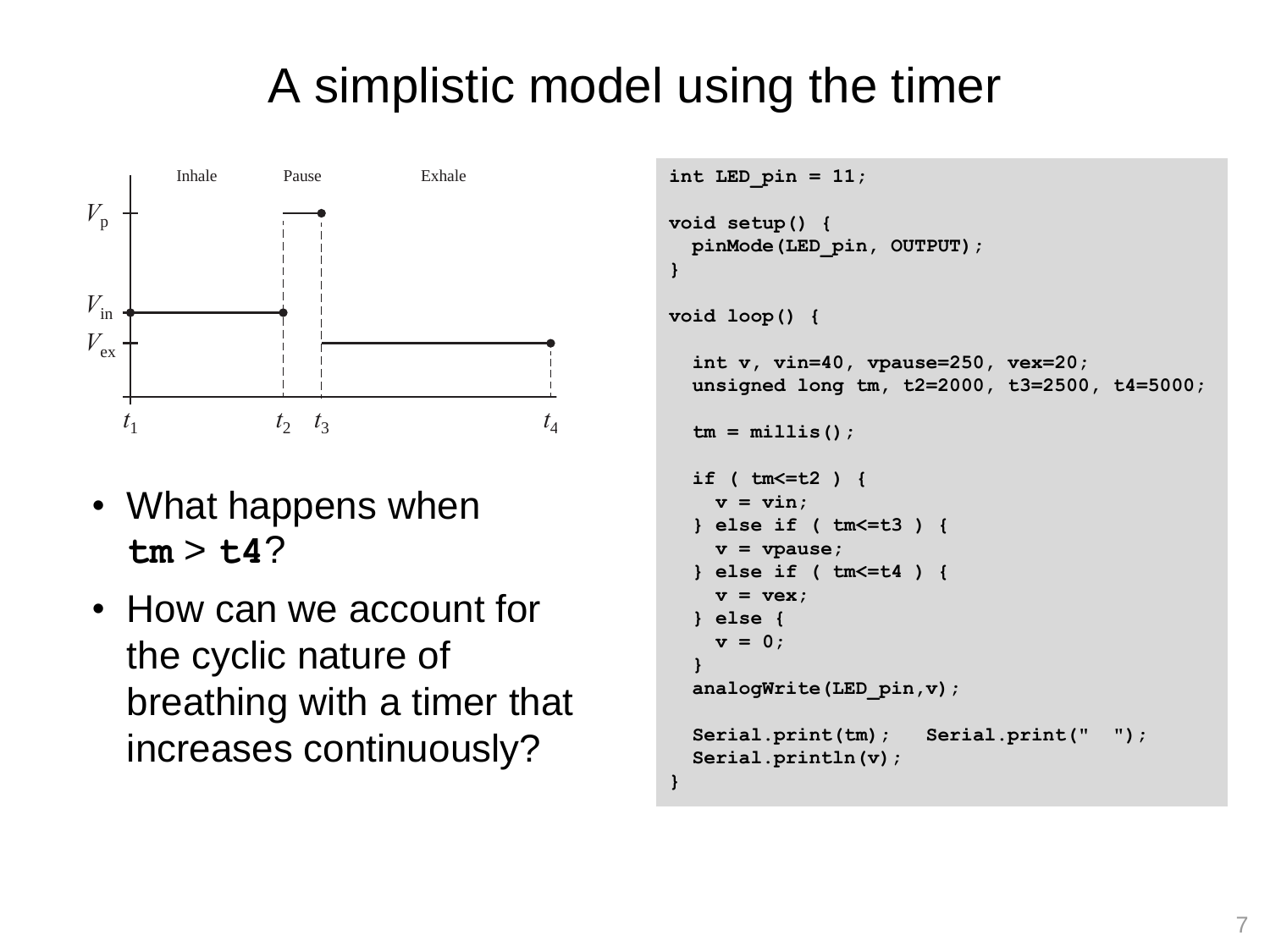### The breathing pattern repeats



- The timer count returned by **millis()** increases indefinitely
- The breathing pattern repeats every  $t_4$  milliseconds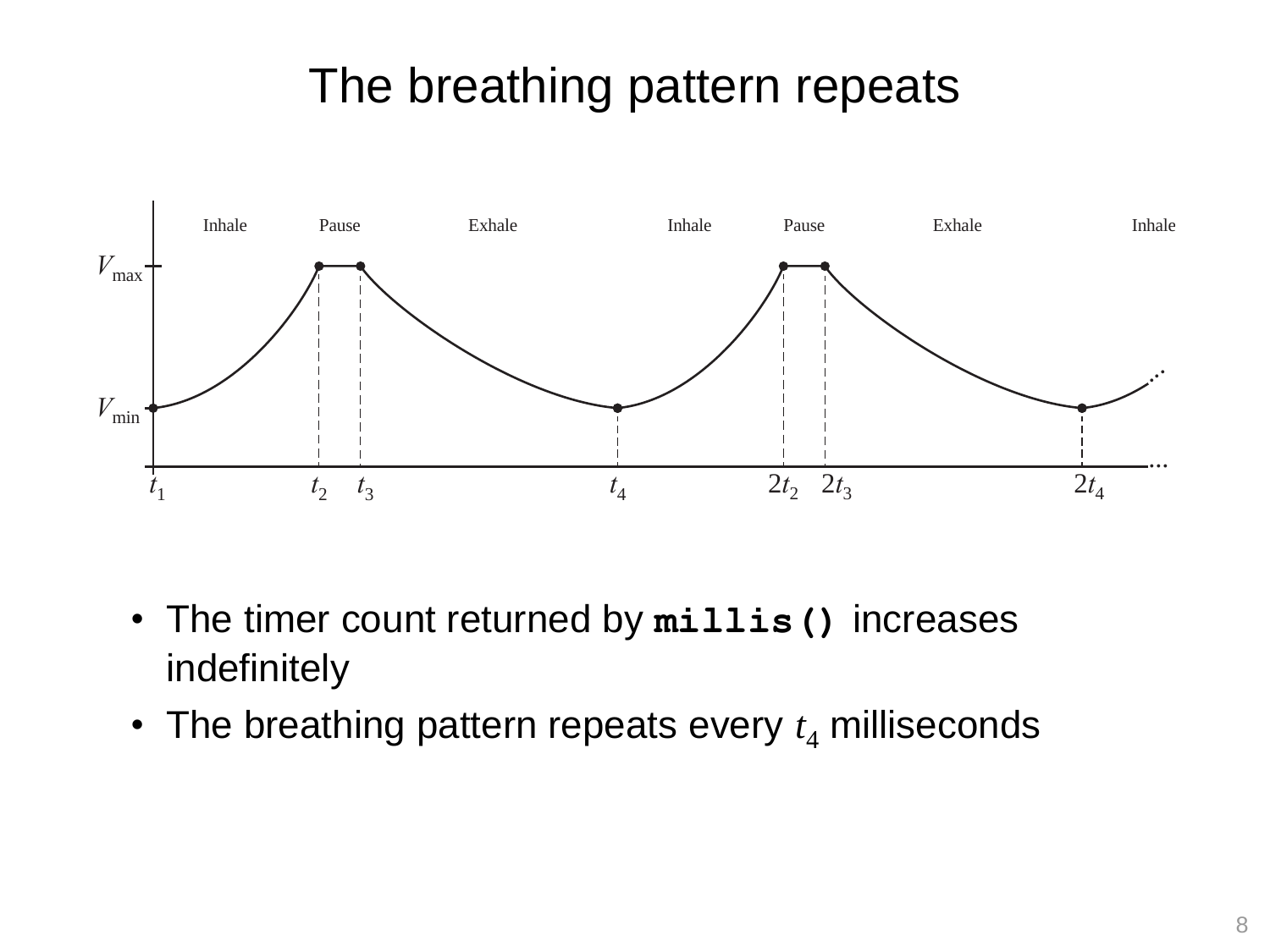#### The modulo operator returns the remainder

- Arduino (C language) operator % is called modulo
- **i%j** returns the remainder of dividing **i** by **j**
- Examples:

| i              | Ė              | i % j |
|----------------|----------------|-------|
| $\overline{2}$ | $\overline{2}$ | 0     |
| 5              | $\overline{2}$ |       |
| 10             | 6              | 4     |

• If **t4** is the time to complete one breathing cycle, then **millis()%t4** is the time (in milliseconds) in the current cycle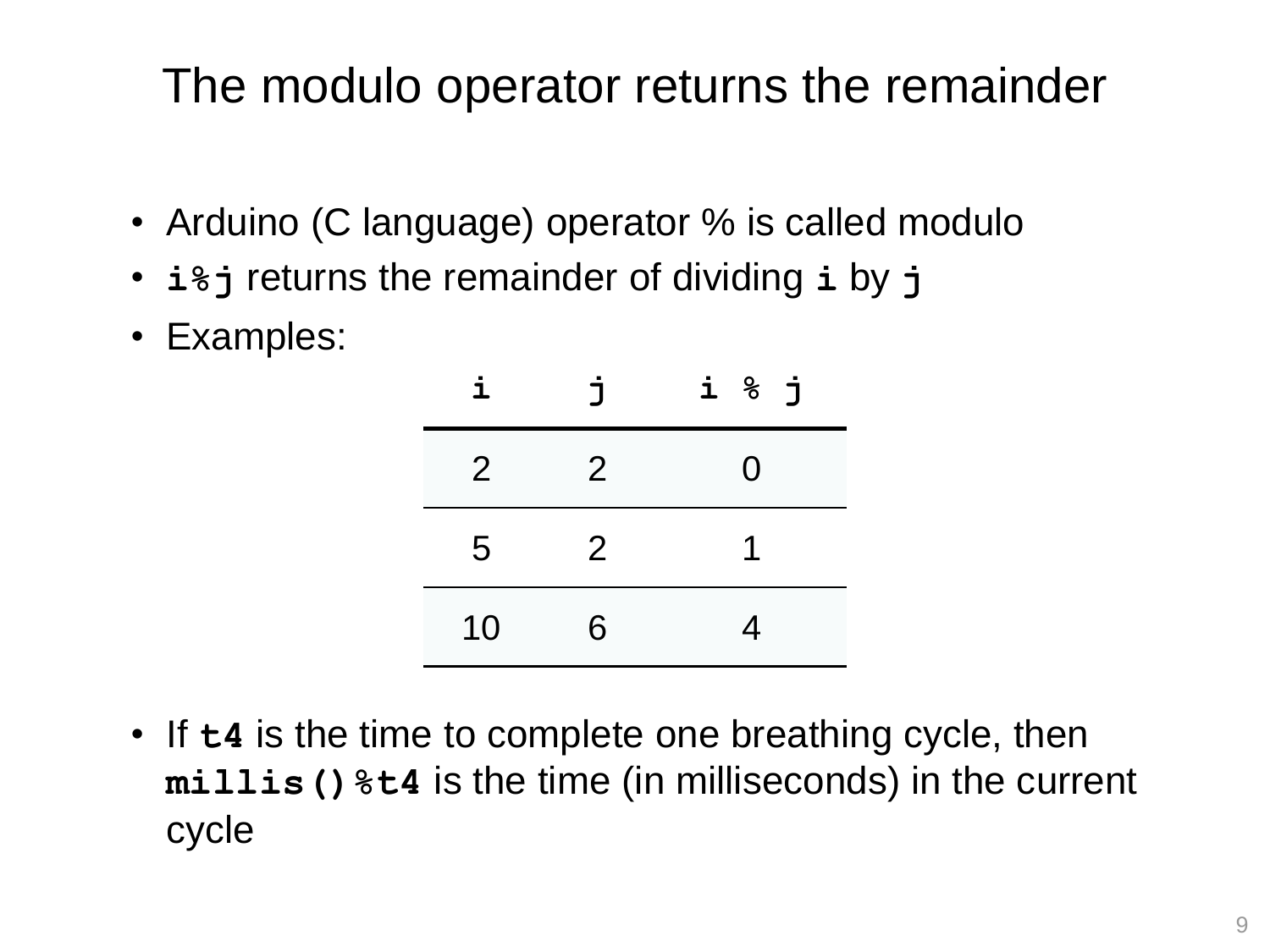#### Use % to extract cycle time from **millis()**

**}**

**}**



- Pattern repeats because **tm%t4** is time from start of current cycle
- A subtle problem remains because **millis()** may not start at zero

```
int LED_pin = 11;
void setup() {
  pinMode(LED_pin, OUTPUT);
void loop() {
  int v, vin=40, vpause=250, vex=20;
  unsigned long t, tm;
  unsigned long t2=2000, t3=2500, t4=5000;
  tm = millis(); // Current timer
   t = \tan \frac{1}{2} t4; \int // Time from start of current cycle
  if ( t<=t2 ) {
    v = vin;
  } else if ( t<=t3 ) {
    v = vpause;
  } else if ( t<=t4 ) {
    v = vex;
  } else {
    v = 0;
  }
  analogWrite(LED_pin,v);
  Serial.print(tm); Serial.print(" ");
  Serial.print(t); Serial.print(" ");
  Serial.println(v);
```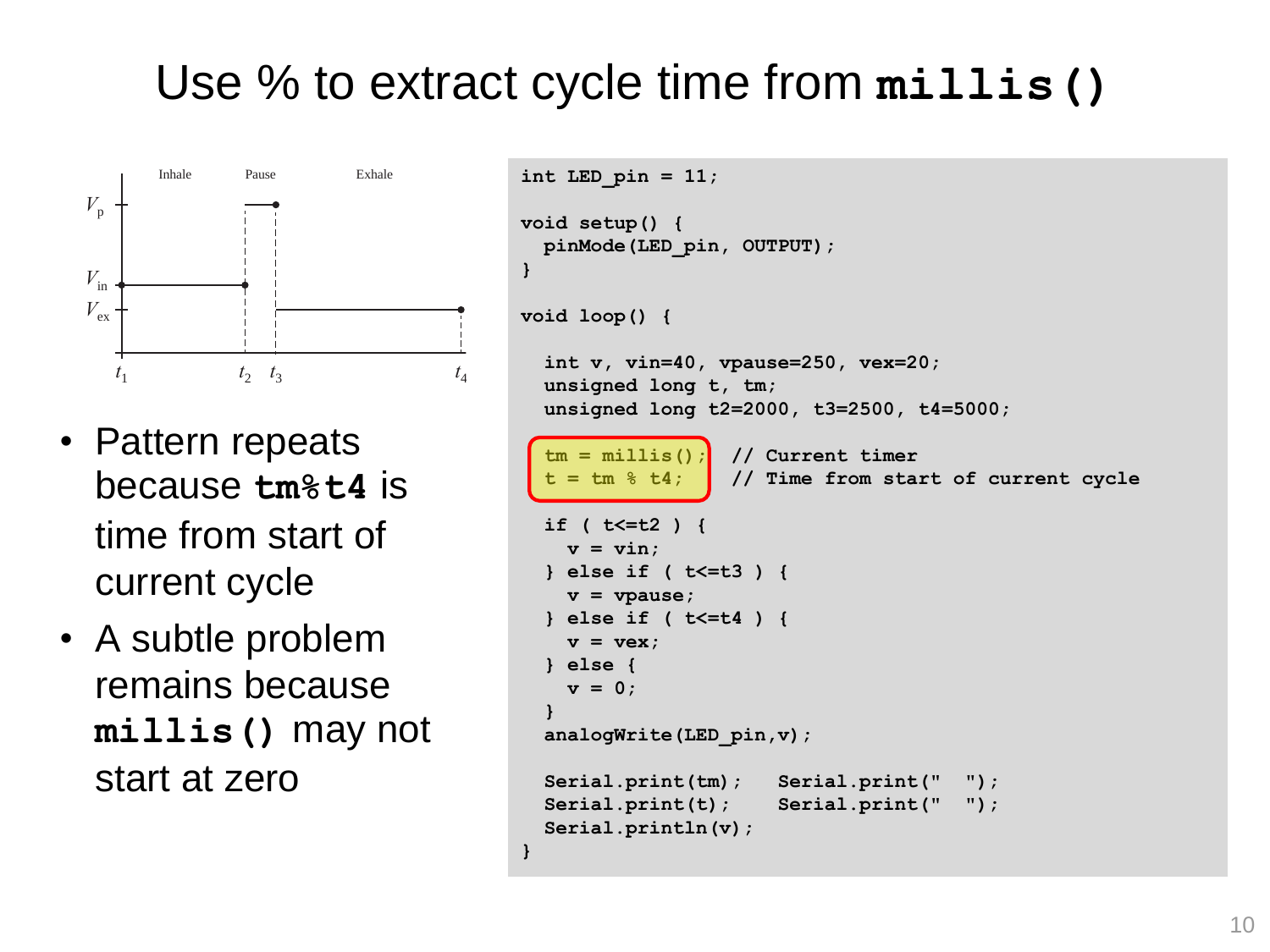#### Correct for non-zero **millis()**at start-up



• Subtracting tstart from current **millis()** reading gives the timer value measured from the last reset or power-up

```
int LED_pin = 11;
unsigned long tstart; // Global variable
void setup() {
 pinMode(LED_pin, OUTPUT);
 tstart = millis(); // Time at start of program
}
void loop() {
 int v, vin=40, vpause=250, vex=20;
 unsigned long t, tm;
 unsigned long t2=2000, t3=2500, t4=5000;
  tm = millis() - tstart; // Count from program start
  t = tm % t4; // Time in current cycle
 if ( t<=t2 ) {
   v = vin;
 } else if ( t<=t3 ) {
   v = vpause;
 } else if ( t<=t4 ) {
   v = vex;
  } else {
   v = 0;
  }
 analogWrite(LED_pin,v);
 Serial.print(tm); Serial.print(" ");
 Serial.print(t); Serial.print(" ");
 Serial.println(v);
}
```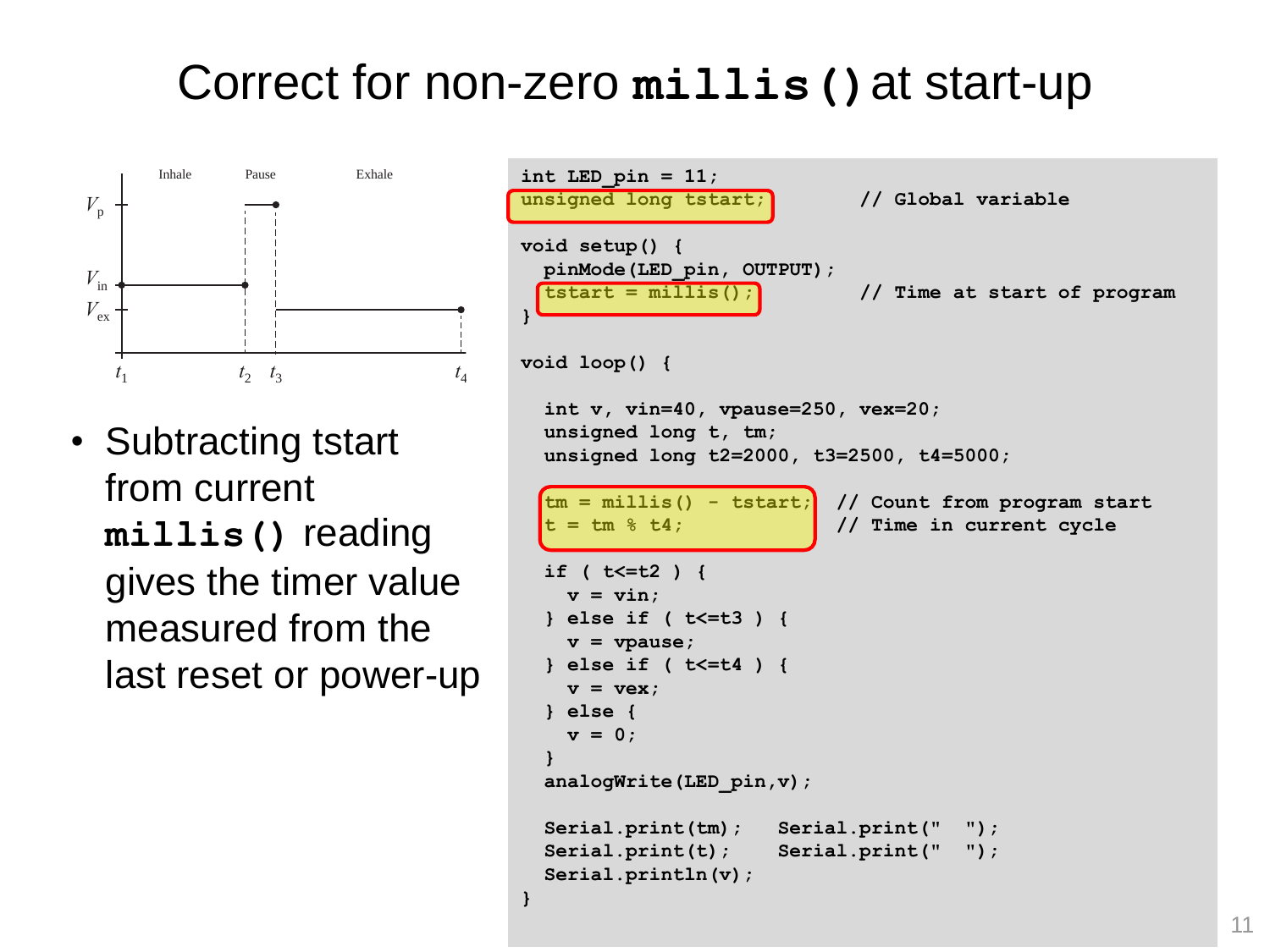#### Convert to time in seconds



- It will be easier to evaluate the breathing formulas in floating point arithmetic than using **long int**s.
- Convert **t**, **t2**, **t3** and **t4** to time in seconds

```
int LED_pin = 11;
unsigned long tstart; // Global variable
void setup() {
 pinMode(LED_pin, OUTPUT);
  tstart = millis(); // Time at start of program
}
void loop() {
  int v, vin=40, vpause=250, vex=20;
  unsigned long tm;
  float t, t2=2.0, t3=2.5, t4=5.0;
  tm = millis() - tstart; // Count from program start
 t = \text{tm } 8 long(t4 * 1000.0);// Time in current cycle (ms)
  t = t/1000.0; // Time in current cycle (s)
  if ( t<=t2 ) {
    v = \text{vin}:} else if ( t<=t3 ) {
   v = vpause;
  } else if ( t<=t4 ) {
    v = vex;
  } else {
   v = 0;
  }
  analogWrite(LED_pin,v);
  Serial.print(tm); Serial.print(" ");
  Serial.print(t); Serial.print(" ");
  Serial.println(v);
}
```